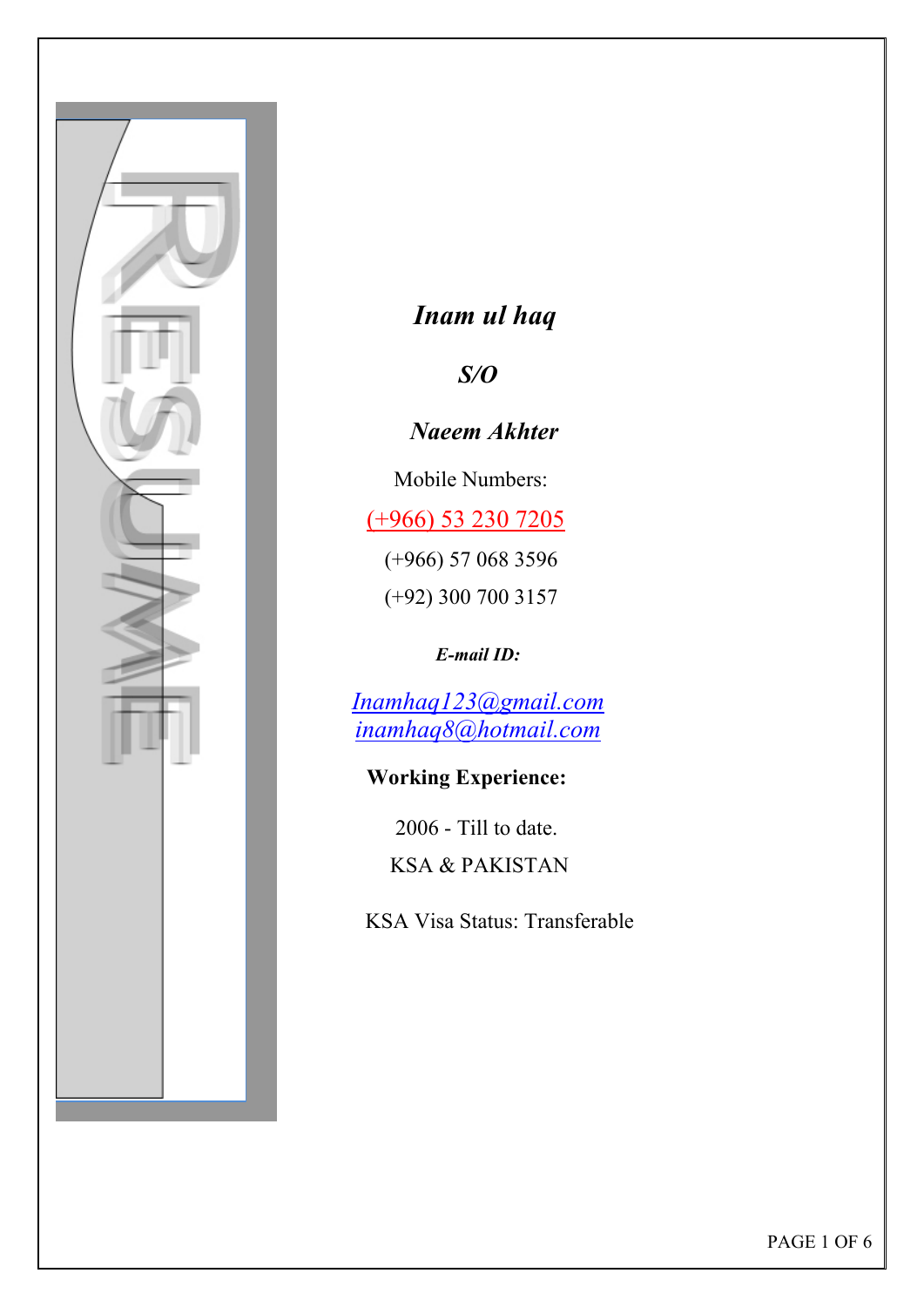$( +966)$  53 230 7205,  $(+966)$  57 068 3596

#### **Respected Sir,**

My interest in the position of

- **Electro-Mechanical MEP Draftsman**
- **Assembler of 3 Phase & Single Phase Electrical Distribution & control Panel**
- **Site Electro-Mechanical Assistant Engineer**

My analytical skills are prompted me to apply my resume for your review and consideration.

I have done 3 YEARS D.A.E Diploma in ELECTRICAL & Having TEN years' Experience, my experience has been concentrated in MEP Drafting with its coordination all systems in construction industry firms. Drafting with **AutoCAD, Revit** & **Microstation** Drawings work in Electrical, Mechanical, BMS, Architecture, Low Current System, Irrigation & Rectify drawings comments from client/consultant & MEP Coordination drafting.

In addition to my strong background in Assembler of Electrical Control Panel &

I am familiar with **Primavera** P6 Professional 17.

Kindly review my resume and give me a fair chance to prove my skills.

**Kind Regards, INAM-UL-HAQ**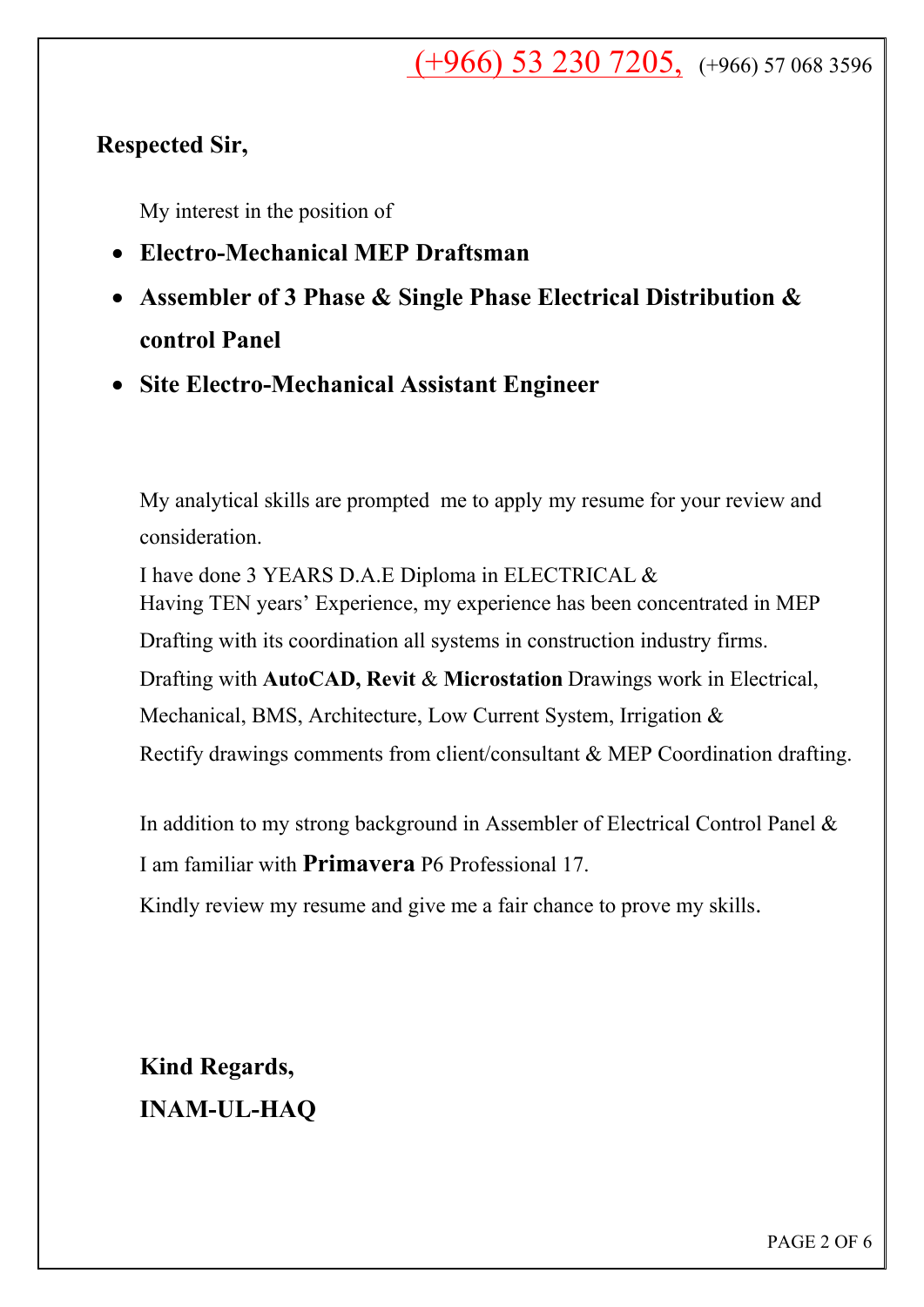

## *OBJECTIVE:*

## **To perform the duty with:**

Honesty, Professional and Ability Seeking a Challenging Responsible position in fast paced Environment like

**King Abdullah University** of Science & Technology (**KAUST**),

King Abdullah Third Expansion of Holy Haram Makkah Project (**Al-Shamiyah**),

**King Abdulaziz University** (KAU) I-ONE HOSPITAL

**Ministry of Interior** - Correctional Facilities, Saudi Arabia &

**SIEMENS** (Pakistan) Engineering Co. Ltd.

This gives the opportunity to utilize qualification and education skills.

## *ACADEMIC QUALIFICATION:*

- **D.A.E Diploma of Associate Engineering in Electrical (2002-2004)**  Gov. Saifee Polytechnic Institute of Engineering & Technology.
- **Matriculation (SSC) Science Group 2001**  Board of Secondary Education, Karachi, Sindh.
- **AutoCAD 2 & 3 Dimension**  Engineering Systems Authorized Training Center by **AUTODESK**
- **MicroStation** V8i (V8.11)
- **Autodesk Revit MEP**
- **Microsoft Office** Advanced Level
- Working on **Primavera** P6 Professional 17

## *SKILLS AND INTEREST:*

- $\triangle$  An understanding of engineering drawing and principles.
- $\triangleleft$  Knowledge of Clint / consultant Comments.
- $\bullet$  Knowledge of the specification of materials and their installation.
- Good Knowledge of Manufacturing and drawing work of Electrical Distribution and Controlling Panels.
- ❖ Good communication skills.
- $\div$  The ability to work in a team.
- $\triangle$  The ability to work alone, using initiative in an organized way.
- ❖ An interest in solving problems and finding practical solutions.

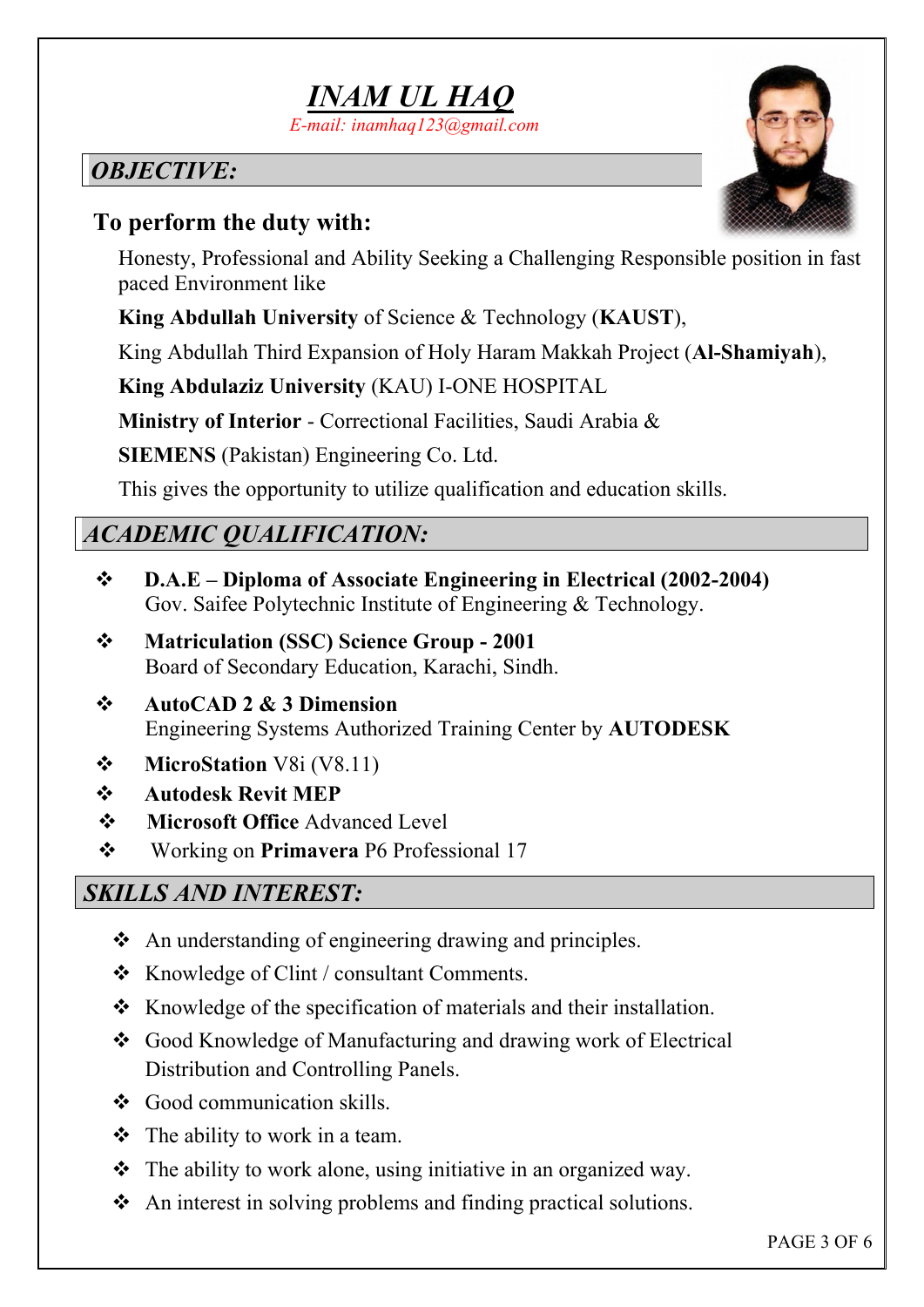### *PROFESSIONAL EXPERIENCE:*

#### **MAKAN URBAN DEVELOPMENT International Consultants Company JEDDAH, KSA.**

From **AUGUST 2016** Till To Date

Working as SENIOR Electro-Mechanical Draughtsman. Overhead the drafting department and prepare MEP Drawings, Elevations, Sections detail and coordinate MEP Systems. Responsibility also as Quantity Surveyor with arranging B.O.Q for ELECTRICAL and MECHANICAL systems.

#### **Advance Vision Electro-Mechanical Company. Group of Saudi Bin Laden, KSA**

#### From **July 2007** Till **Feb 2016 (9 Years)**

Professional Experience of working as Electro-Mechanical Cad Draughtsman. Making sketches, Shop drawings, As-built, sections & elevations, Electrical all systems & panel schedule as per consultant requirement and Equipment details for site installation, Quantity Take off BOQ & also working in Mechanical Drawings.

 **SIEMENS (Pakistan) Engineering Co. Ltd** 

From **JAN 2006** Till **JUNE 2007 (1.6 Years)**

Professional Experience of working as a Technical Assistant 3 Phase & Single Phase Panel Mounting & working in Control Wiring, Power Wiring, Testing and also troubleshooting of Panels.

**SIDDIQSONS INDUSTRIES (PVT.) LTD**

From **OCT 2004** Till **FEB 2005 (4 Months)**

Work as a trainee for maintain **R.O plant**, Daily check reading, Solves problems





**SIEMENS** 

شركة رؤى المتقدمة لأعمال الكهر باء والمبكانيك **Advanced Vision Co. Electro Mechanical Works** 

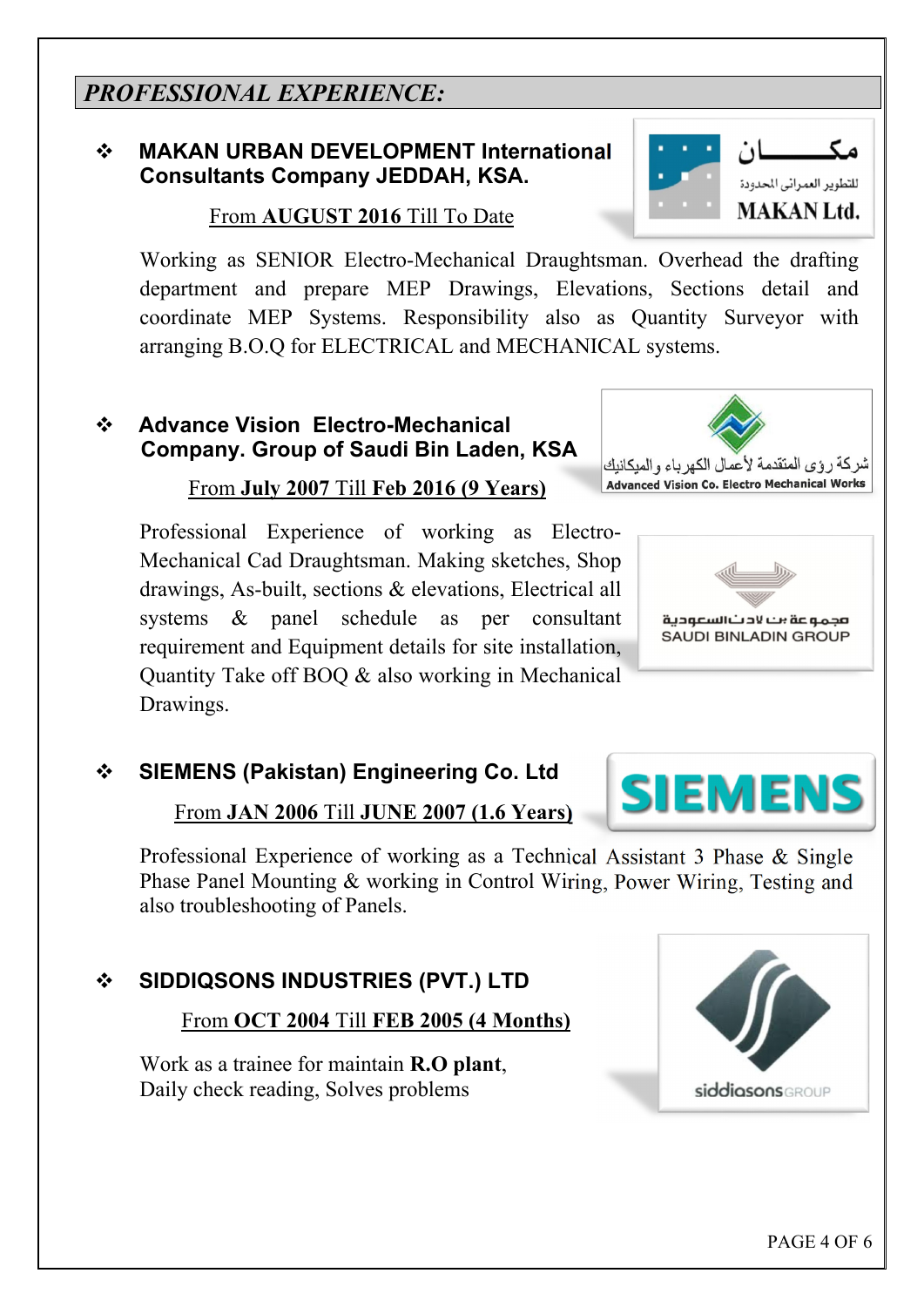## *RESPONSIBILITIES:*

- ◆ Prepare Sketch & Design Drawings, IFC Drawings, Shop Drawings, Red line Drawings and as built Drawings as per SITE Construction.
- Prepare all Drawings and documents as per Clint / Consultant requirements.
- Working Ability as **MEP Drawings Coordinator** like Electrical, Mechanical, BMS, Architecture & Low current.
- $\triangle$  Prepare Elevation & Section and Mounting / Fixing Detail.
- Prepare Bill of Quantities (BOQ) of Electrical, Mechanical, BMS, Low Current System & Electrical Panels.
- Working Ability as **Drawings Documents Controller**.
- ❖ Rectify Rejected Drawings comments.
- Maintain Drawings standard according to the specifications from Contract Document with Clint.
- Can **Lead Drafting team**.
- Working ability with Flexible timing.
- Working ability as MEP **Quantity Surveyor.**
- Single & 3-Phase Panel Mounting, and its Control & Power Wiring, Prepare Panel schedule and single line diagram.
- Working ability as Operator of Water Filtration System Reverse Osmosis (**RO**) Plant.

#### *PROJECTS:*

- Al-Shamiyah Project King Abdullah Third Expansion of Holy Haram Makkah KSA.
- Ministry of Interior Correctional Facilities, Dhaban, KSA.
- \* King Abdullah University of Science & Technology (KAUST) Thuwal, KSA Project with  **SAUDI ARAMCO** & **BIN LADIN** group.
- **❖** King Abdul-Aziz International Airport (KAIA) Hajj Terminal for Pilgrims.
- $\triangleleft$  King Abdulaziz University (KAU) I-ONE HOSPITAL PROJECT